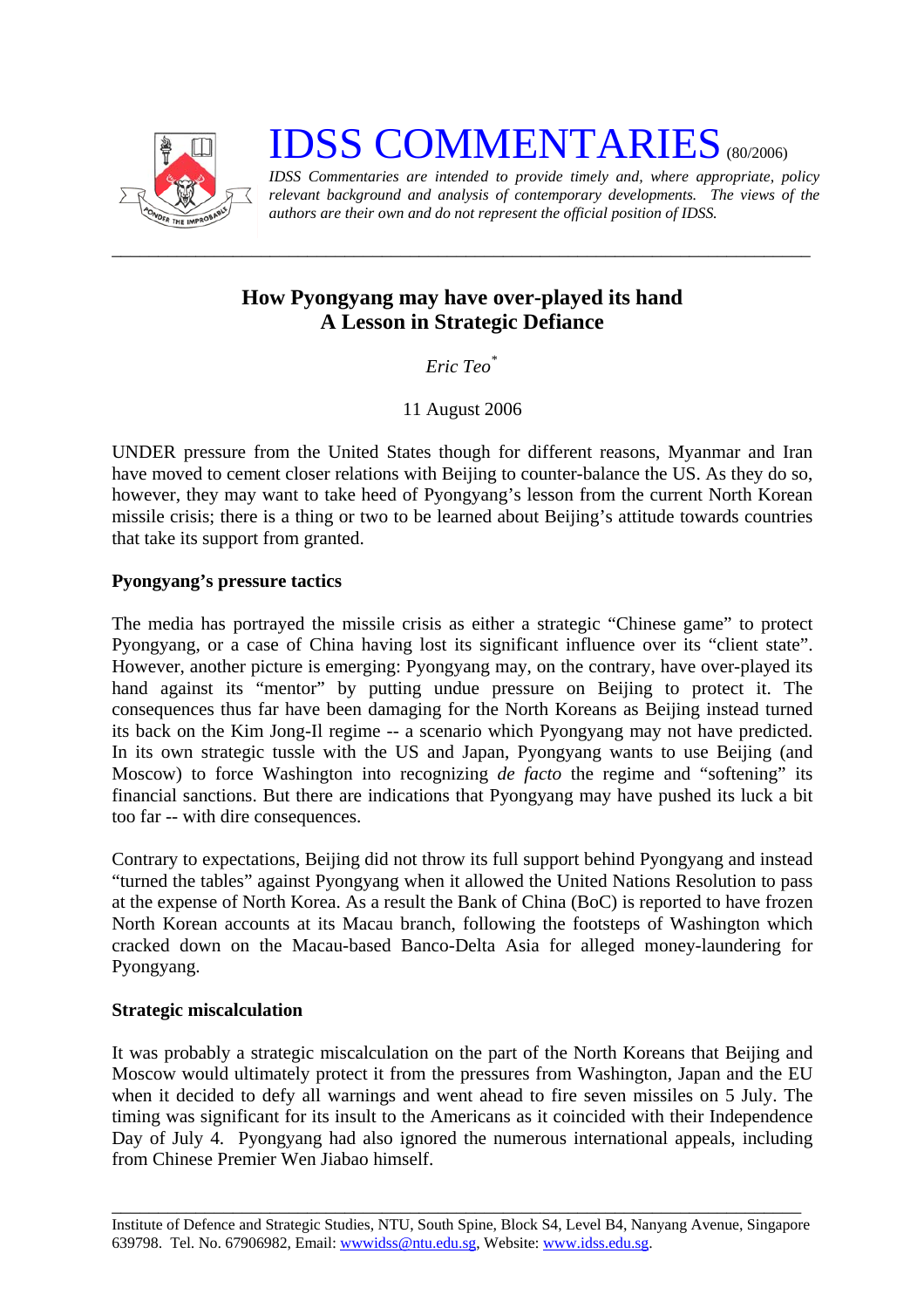Indeed, Pyongyang did not even bother to alert in a timely manner the Chinese and Russians before test-firing the missiles. Russian President Vladimir Putin reacted negatively in a televised interview by describing it a "disappointment"; the timing was particularly bad for Russia, as the G-8 it was hosting was about to gather at Saint Petersburg within a week.

The timing was just as bad for Beijing. The week of 10 July was the celebration of the  $45<sup>th</sup>$ anniversary of the Friendship Treaty between China and North Korea which Mao Zedong had signed with Kim Il Sung in 1961. A Chinese delegation, led by Deputy Prime Minister Hui Liangyu was in Pyongyang that whole week, just as Yang Hyong-sop, Vice-President of the North Korean Supreme People's Assembly, was on a visit to Beijing. But Hui was not received by Dear Leader Kim, whereas Yang was received by President Hu Jintao.

According to a senior academic, an editor of a major Chinese daily and an official at the Foreign Affairs Ministry whom I met in Beijing that same week, the incident was "a total embarrassment" and perceived as "undue pressure" on China to defend the North Korean regime at all costs. It was probably perceived by the Chinese leadership as an open challenge to them to "toe Pyongyang's line", which another academic saw as "North Korean leaders holding the Chinese leadership hostage".

This move could have also been interpreted by China as causing it to "lose face", especially when President Hu himself appealed to Yang in Beijing to return to six-party talks which has been stalled since November 2005 since Pyongyang pulled out. As the two delegations returned to their respective capitals in Beijing and Pyongyang (with Hui's apparent failure to convince Pyongyang not to stray too far), the Chinese consented to the UN Security Council resolution. Beijing's decision must have caught Pyongyang by surprise, judging from its strong reaction.

## **Why Beijing plays game of surprise**

There are four reasons why Beijing played the game of surprise.

Firstly, Beijing never takes it well when smaller countries try to exert "undue pressure" by holding it to ransom or taking it for granted. In a way, it manifests China's big power mindset, acting negatively against "perpetrators of defiance". Some observers say that "the dragon must never be pulled by its tail", lest one gets scorched by its breath of fire.

Secondly, the undue pressure exerted on Beijing constituted a loss of face for Beijing and its top leadership. When the missiles were launched by Pyongyang inspite of all warnings, Beijing was initially at a loss, though it tried shielding Pyongyang from Tokyo and Washington. Pyongyang's timing of the launch with the  $45<sup>th</sup>$  anniversary of diplomatic relations with China "unjustly" (as perceived by Chinese leaders) added insult to injury.

Thirdly, Beijing could, nonetheless, use the issue to demonstrate its status as an emerging Asian power (by labeling Tokyo's initial reaction and its threats as an "over-reaction"). It could also show itself to be an internationally responsible power, which fits into the "stakeholder theory" recently propounded by Washington. China's stakeholder role was reiterated in terms of a "co-partnership" when Hu visited Bush at the White House in April. In fact, by ultimately not vetoing the UN Security Council's resolution, after having threatened to do so (should Article 7 have remained), Beijing demonstrated its Perm-5 status openly to both Pyongyang and the rest of the world.